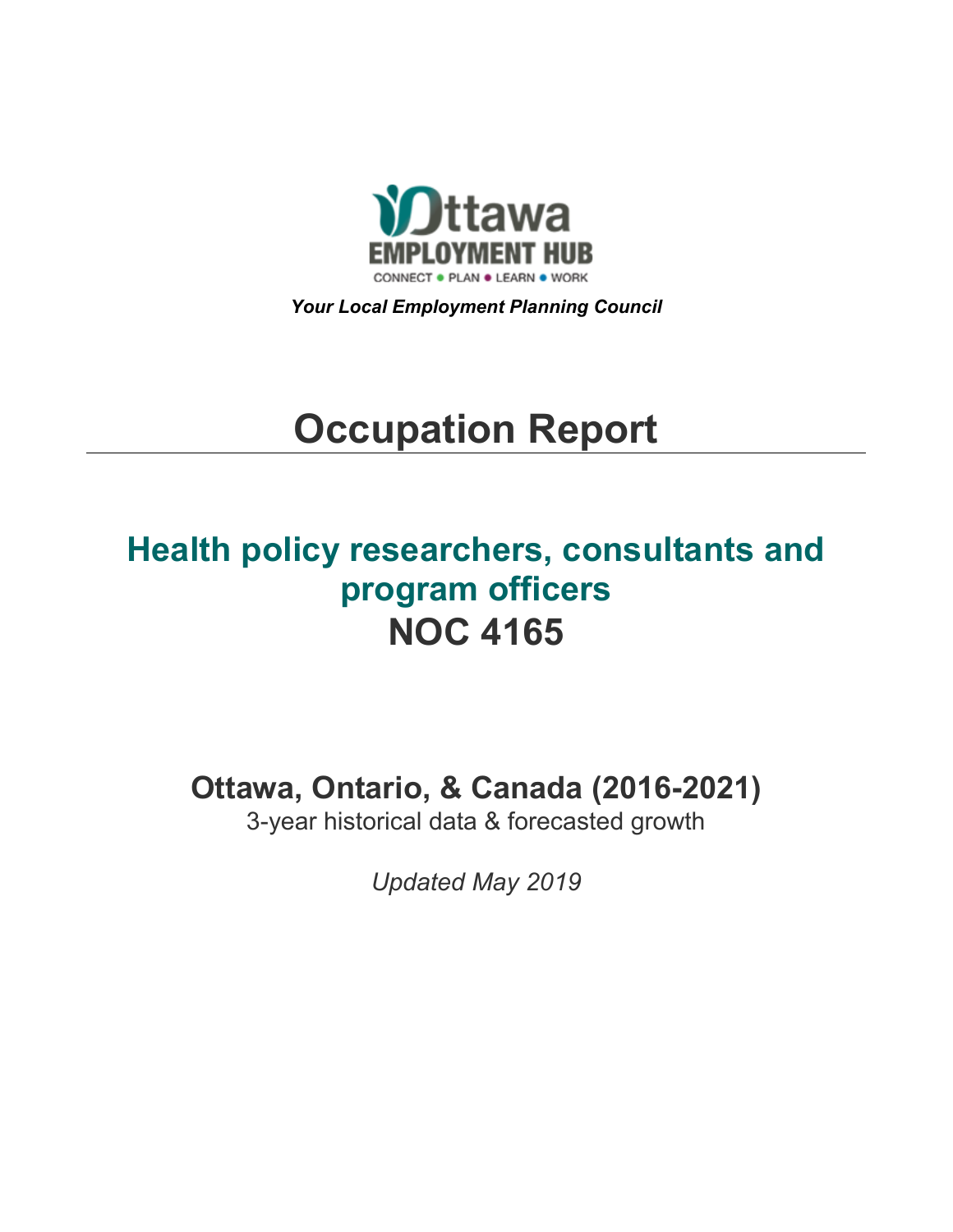

| Health policy researchers, consultants and program officers |  | <b>Ottawa Outlook</b> |
|-------------------------------------------------------------|--|-----------------------|
|-------------------------------------------------------------|--|-----------------------|

NOC 4165 **Limited** Fair **A** Fair **A** Good

*Based on past and forecasted growth.*

#### **A Local Snapshot**

- Employment in this occupation **increased in Ottawa from 2016 to 2018** (**23.9%**); it is forecast to **increase an additional 7.3%** over the next three years.
- **2.4%** were **unemployed in Ottawa in 2016; 221 (6.1%)** of those in this occupation were **self-employed**.
- **Median hourly wage** for this occupation was **\$39.65**.
- **41.6%** of the 2018 jobs were in the **Other federal services (9112-9119)** industry sector.
- Ottawa has a **significantly higher share of this occupation** than the nation.
- **Provincially**, this occupation showed an increase from 2016 to 2018 (**7.4%**); it is expected to increase an additional **6.2%** over the next three years.
- In contrast to Ottawa Employment Hub's forecast ranking for this occupation, *Canada Job Bank*  forecasted **fair** employment potential for this occupation in Ottawa from 2018-2020.

#### **Overview**

| <b>Ottawa Jobs (2018)</b>          | 3,620 (6% self-employed = $221$ ) |                      |         |
|------------------------------------|-----------------------------------|----------------------|---------|
| 2016 Ottawa Unemployment Rate      | $2.4\%$                           | Ontario              | $3.7\%$ |
| Location Quotient to Nation (2018) | 3.00                              |                      |         |
| Change in Jobs (2016 - 2018)       | 23.9%                             | $(2018 - 2021)$ 7.3% |         |

*NOTE: Location quotient (LQ) is a way of quantifying how concentrated a particular occupation is in a region compared to the nation or province. A quotient of 1.00 means Ottawa has the same share of the occupation as the nation/province. A quotient higher than 1.00 means Ottawa has a greater share, and lower than 1.00 means Ottawa's share is lower than the average.*

### **OTTAWA | Percentile Earnings** *(not including self-employed)*



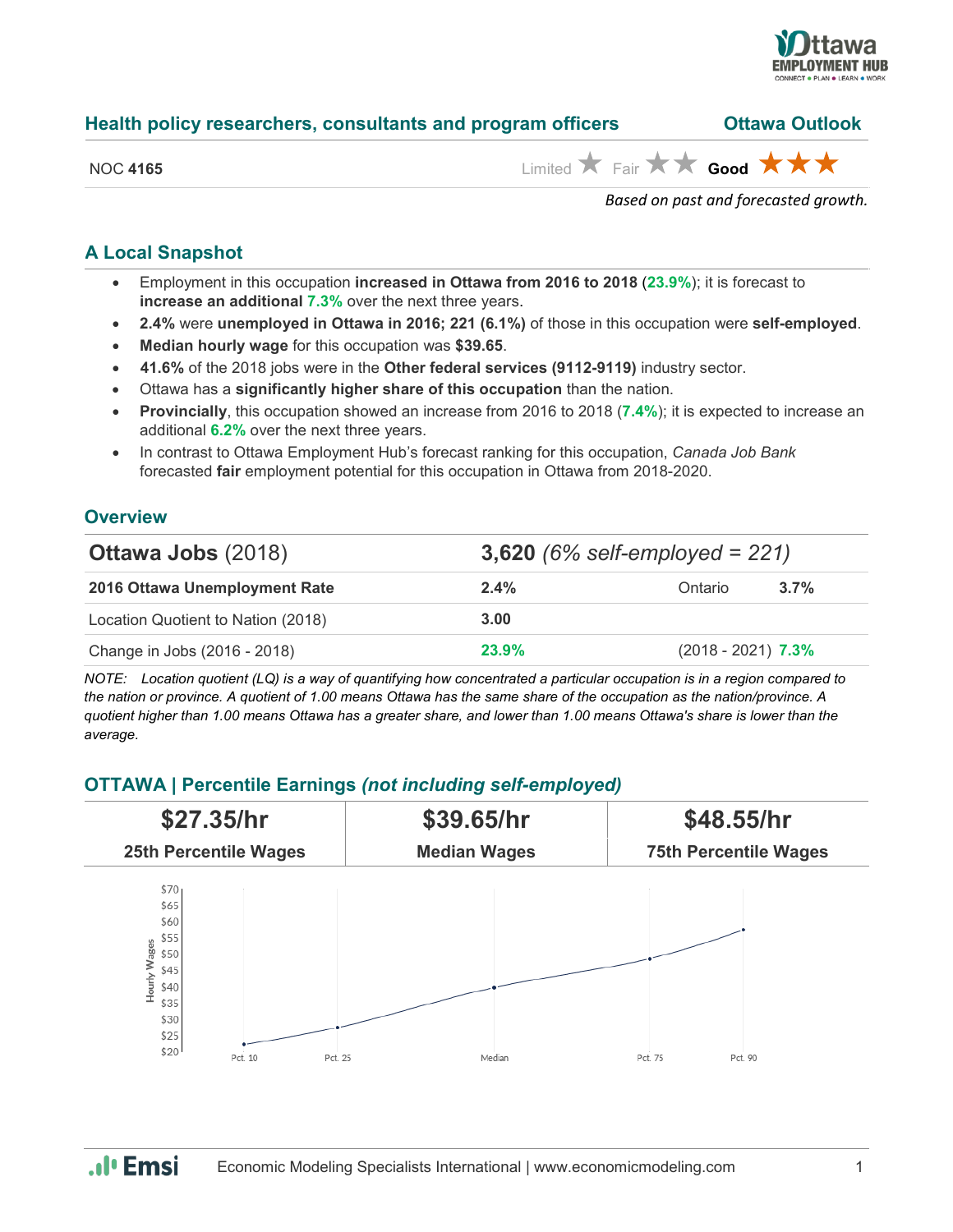

## **Ottawa | Growth**

| 2,921            | 3,885            | 964                | $33.0\%$             |
|------------------|------------------|--------------------|----------------------|
| <b>2016 Jobs</b> | <b>2021 Jobs</b> | Change (2016-2021) | % Change (2016-2021) |

# **Regional Trends**



|           | <b>Region</b> |               | <b>2016 Jobs</b> | <b>2021 Jobs</b> | Change | % Change |
|-----------|---------------|---------------|------------------|------------------|--------|----------|
| s,        | Ottawa        |               | 2,921            | 3,885            | 964    | 33.0%    |
|           | Ontario       |               | 16,611           | 18,947           | 2,336  | 14.1%    |
|           | Canada        |               | 35,714           | 39,660           | 3,946  | 11.0%    |
|           |               | <b>Ottawa</b> |                  | <b>Ontario</b>   |        | Canada   |
| 2016 Jobs |               | 2,921         |                  | 16,611           |        | 35,714   |
| 2017 Jobs |               | 3,012         |                  | 16,915           |        | 36,237   |
| 2018 Jobs |               | 3,620         |                  | 17,833           |        | 37,705   |
| 2019 Jobs |               | 3,720         |                  | 18,242           |        | 38,414   |
| 2020 Jobs |               | 3,806         |                  | 18,607           |        | 39,055   |
| 2021 Jobs |               | 3,885         |                  | 18,947           |        | 39,660   |

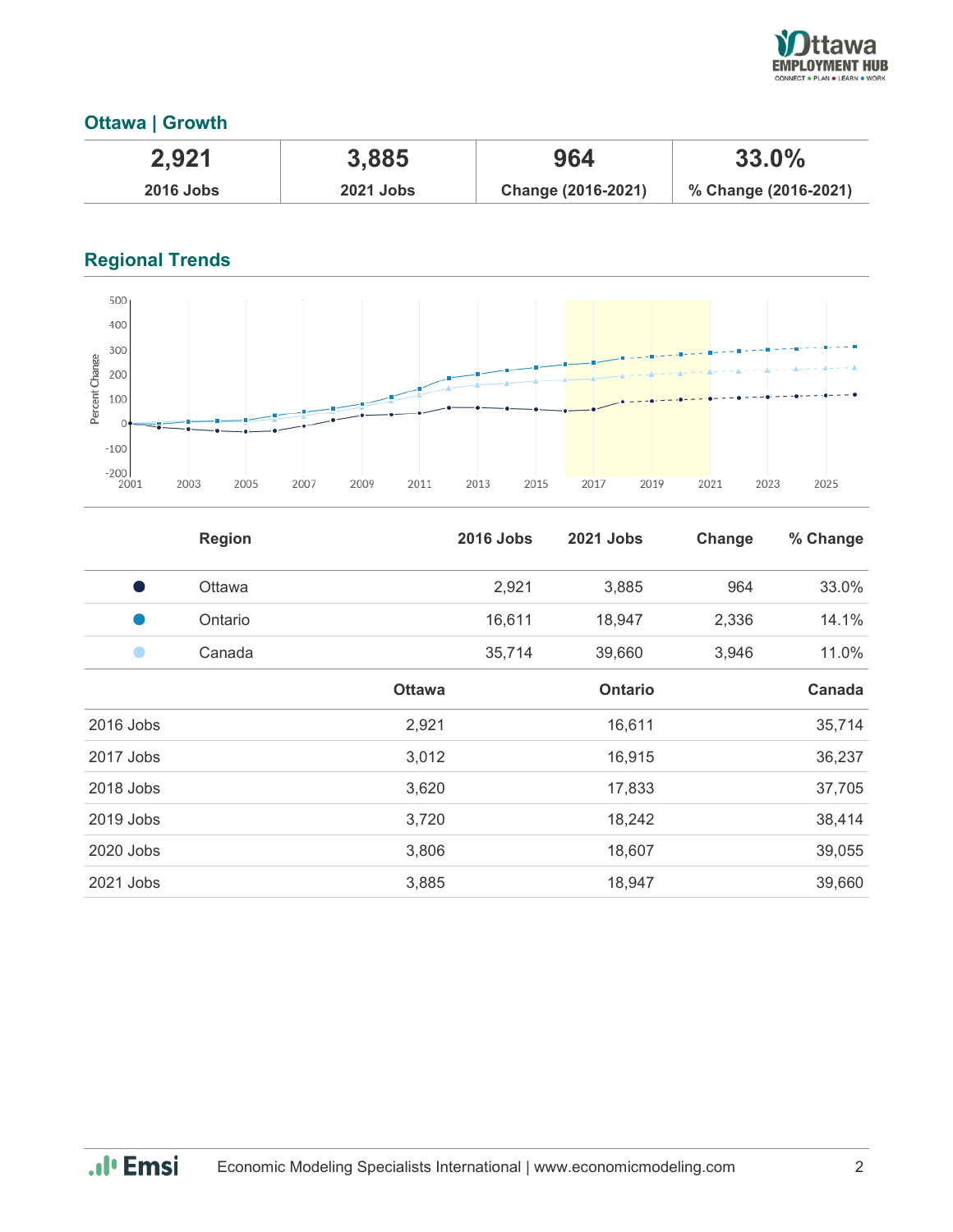

#### **Ottawa | Industries Employing this Occupation**

| <b>Industry</b>                                                      | Occupation<br>Jobs in<br><b>Industry</b><br>(2018) | $%$ of<br><b>Occupation</b><br>in Industry<br>(2018) | % of Total<br>Jobs in<br><b>Industry</b><br>(2018) |
|----------------------------------------------------------------------|----------------------------------------------------|------------------------------------------------------|----------------------------------------------------|
| Other federal services (9112-9119)                                   | 1.506                                              | 41.6%                                                | $1.7\%$                                            |
| Scientific research and development services                         | 334                                                | $9.2\%$                                              | $5.4\%$                                            |
| General medical and surgical hospitals                               | 329                                                | 9.1%                                                 | 2.0%                                               |
| Business, professional, labour and other membership<br>organizations | 140                                                | 3.9%                                                 | 1.8%                                               |
| Management, scientific and technical consulting services             | 119                                                | 3.3%                                                 | 1.6%                                               |

*NOTE: Inverse staffing patterns provides a table of percentages that shows how regional occupations are divided up among regional industries. For example, an inverse staffing pattern for registered nurses may show that 70% of RNs are employed by hospitals, 10% by local government (i.e., public schools), 10% by nursing homes, and 10% by offices of physicians.*

#### **Educational programs and completions in Ottawa** *(public institutions only***)**

| 5<br>Programs (2016) |                                                          | 363                       |  |
|----------------------|----------------------------------------------------------|---------------------------|--|
|                      |                                                          | <b>Completions (2016)</b> |  |
| <b>CIP Code</b>      | Program                                                  | <b>Completions (2016)</b> |  |
| 51.00                | Health services/allied health/health sciences, general   | 252                       |  |
| 51.07                | Health and medical administrative services               | 54                        |  |
| 51.22                | Public health                                            | 35                        |  |
| 30.11                | Gerontology                                              | 21                        |  |
| 51.15                | Mental and social health services and allied professions | 0                         |  |

*NOTE: EMSI Analyst uses Statistics Canada's PSIS data to compile completions for postsecondary programs offered in Canada, classified by the 2016 CIP codes. 2016 data includes those who graduated in spring 2017.*

#### **Job Postings by Month**



*NOTE: Based on newly published job postings first found between January 01, 2018 and December 31, 2018 AND location is Ottawa Census Sub-division, Vicinity Jobs.*